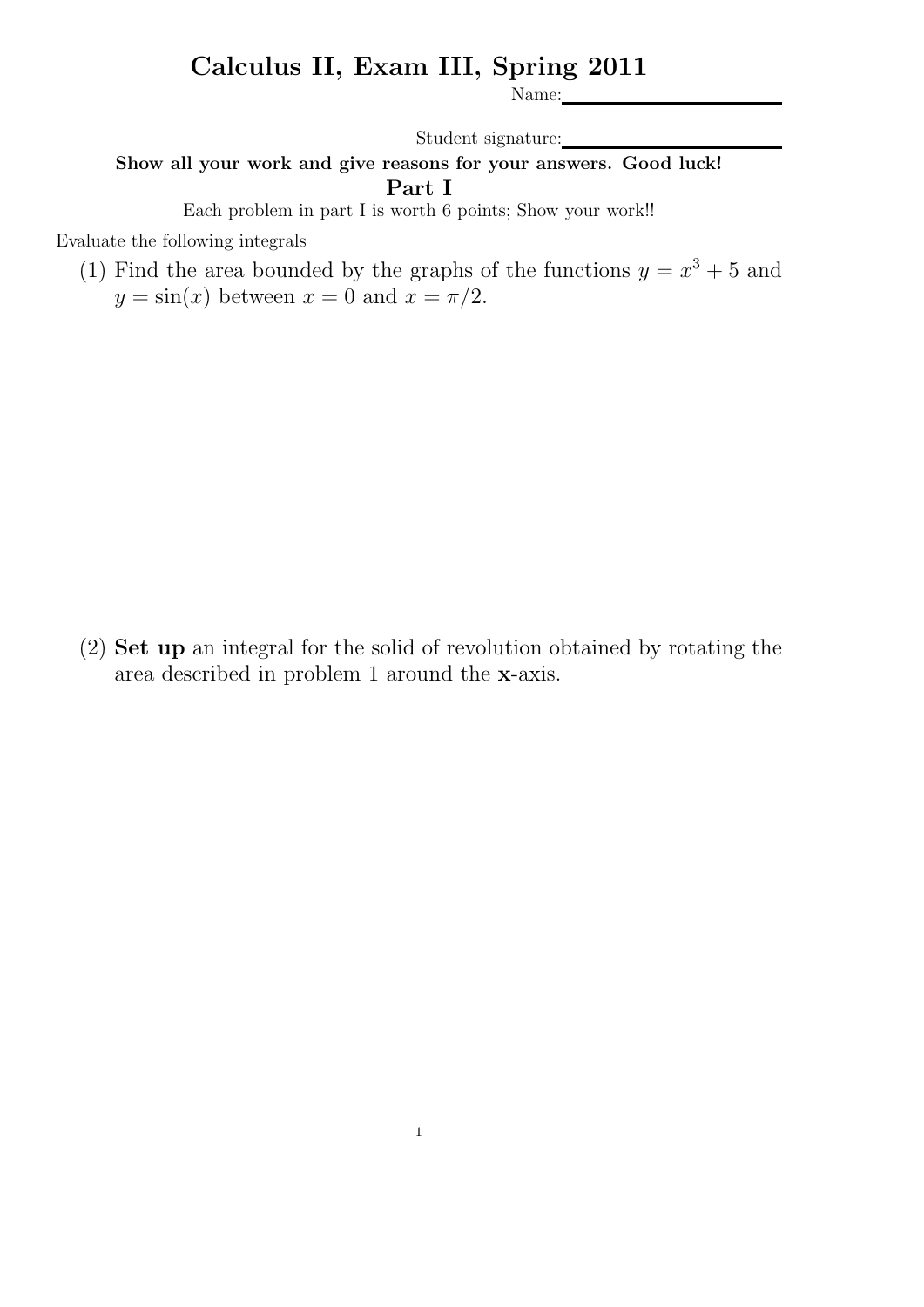(3) Set up an integral for the solid of revolution obtained by rotating the area described in problem 1 around the y-axis.

(4) Determine if the improper integral  $\int_1^\infty$ 1  $\frac{1}{x^3} dx$  is convergent or divergent. If it is convergent, evaluate the integral.

(5) Find the arc length of the curve  $\vec{r}(t) = \cos(t)$ ,  $\sin(t) >$  for  $0 \le t \le \pi/2$ .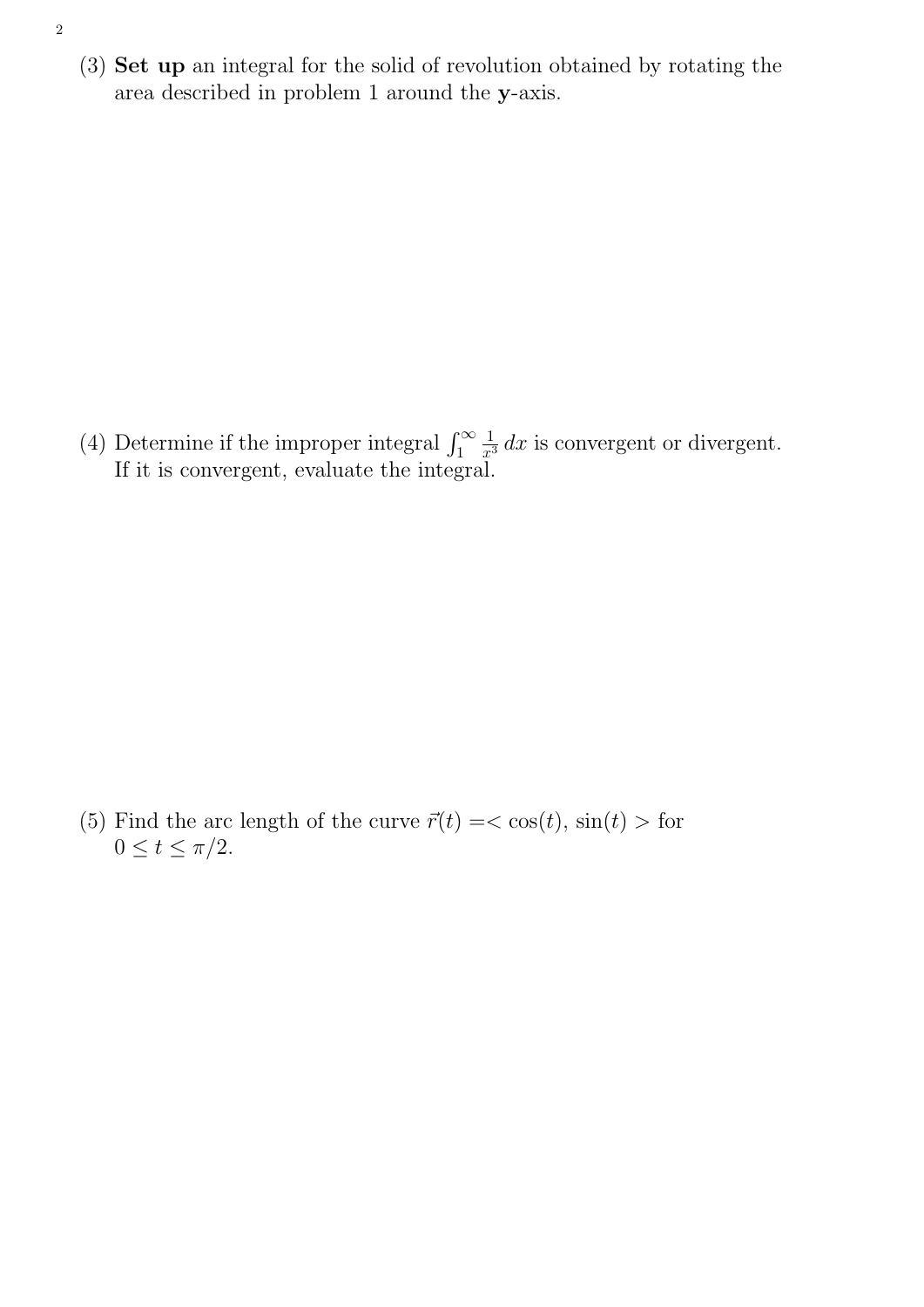(6) Set up an integral for the arc length of the graph of the function  $y = f(x) = \sin(x)$  for  $0 \le x \le \pi$ .

(7) Find the work done in stretching a spring  $1 \, \text{m}$  from its rest position if it takes a force of  $500 N$  to stretch it  $2m$  from its rest position.

(8) Find the work done in moving a mass of  $5 kg$  a distance of  $1 m$  horizontally and  $1 m$  vertically upward.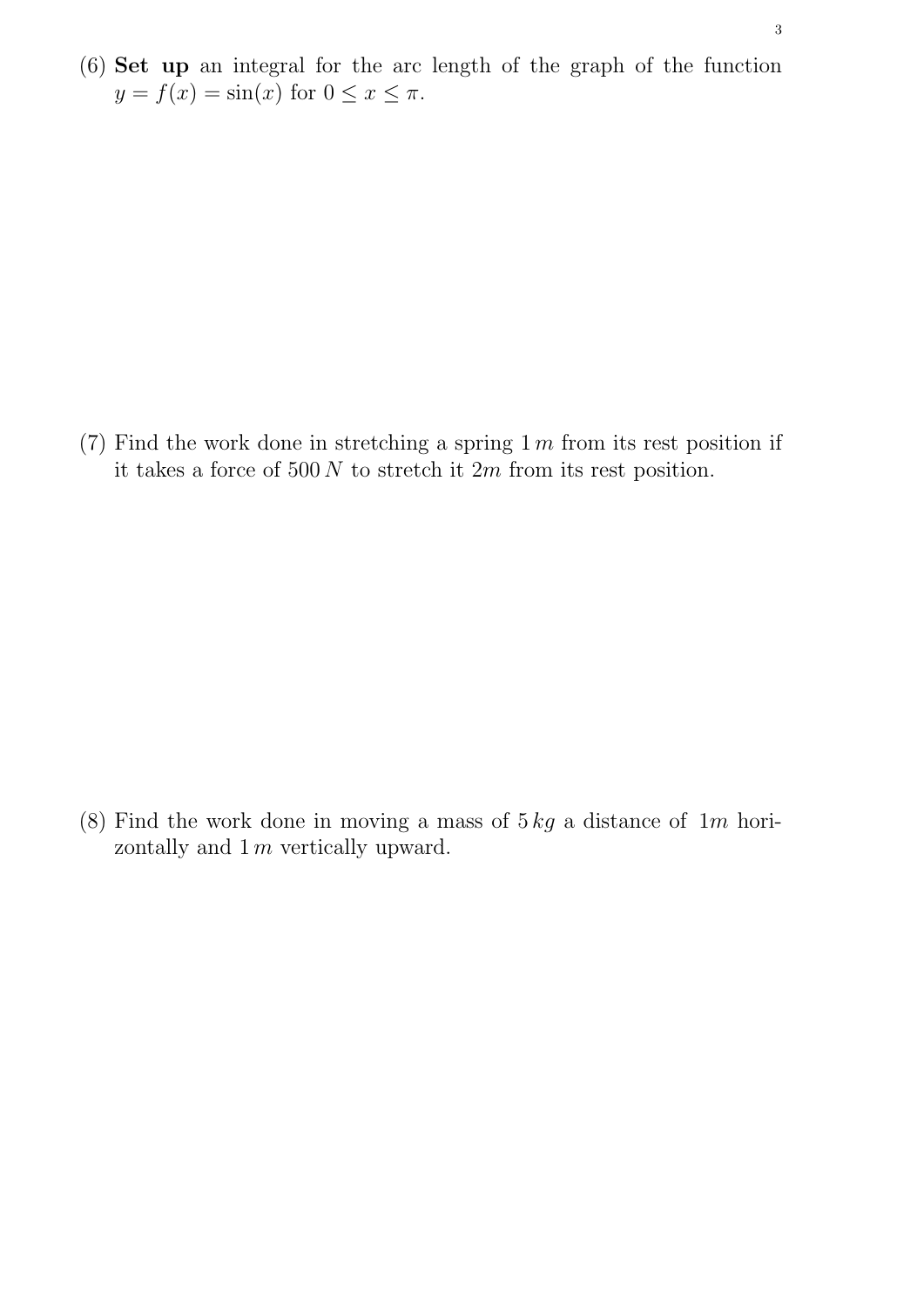## Part II

Each problem in part II is worth 13 points. Justify all your work for full credit!!

In the next two problems set up integrals for the volume of the solid obtained by rotating the area bounded by  $y = f(x) = x^2 + 2$ ,  $y = g(x) = \sin(x)$ ,  $x = 0$ and  $x = \pi/2$  about the indicated axis.

1. Rotate about the line  $x = -3$ .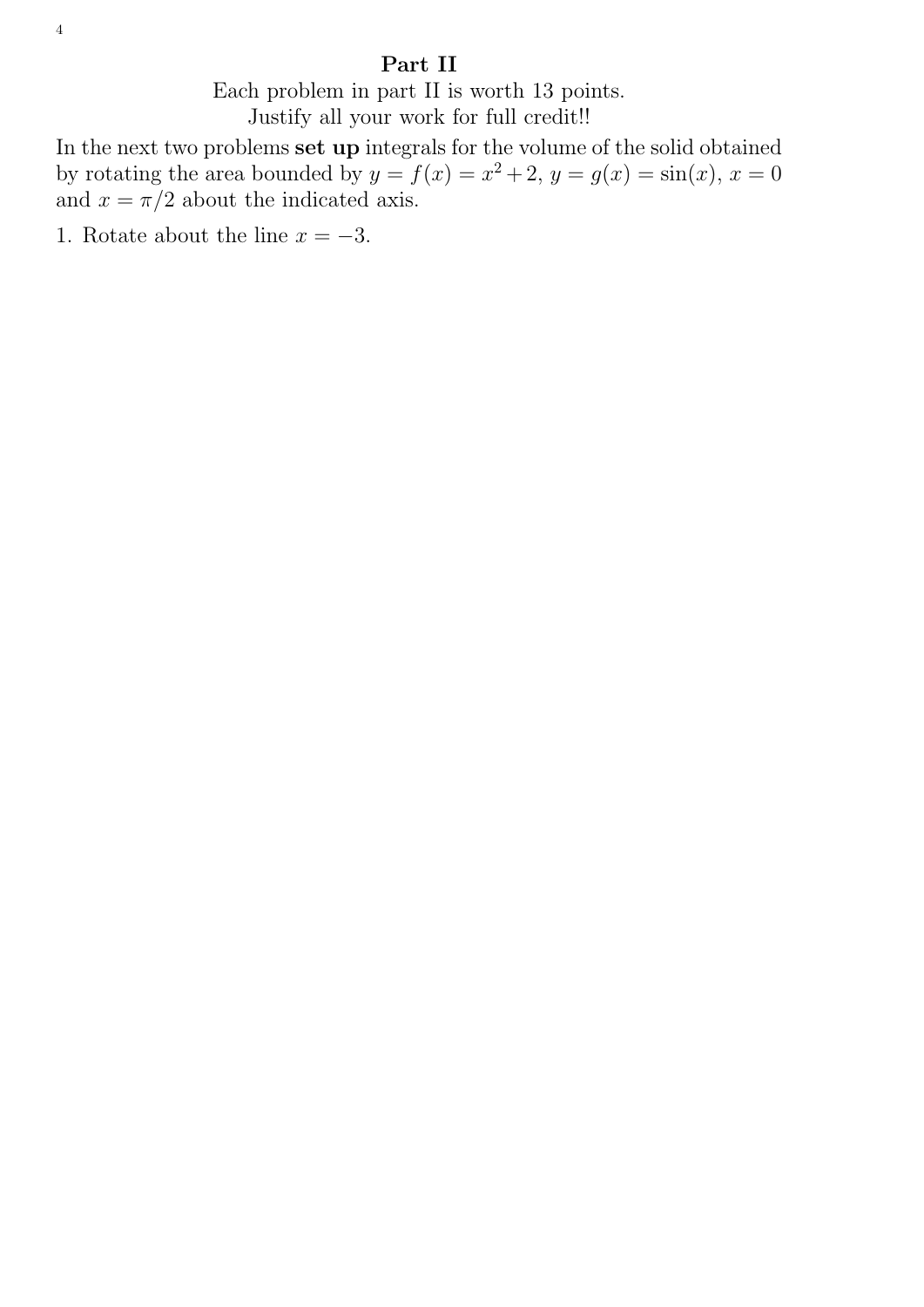2. Rotate about the line  $y = -3$ .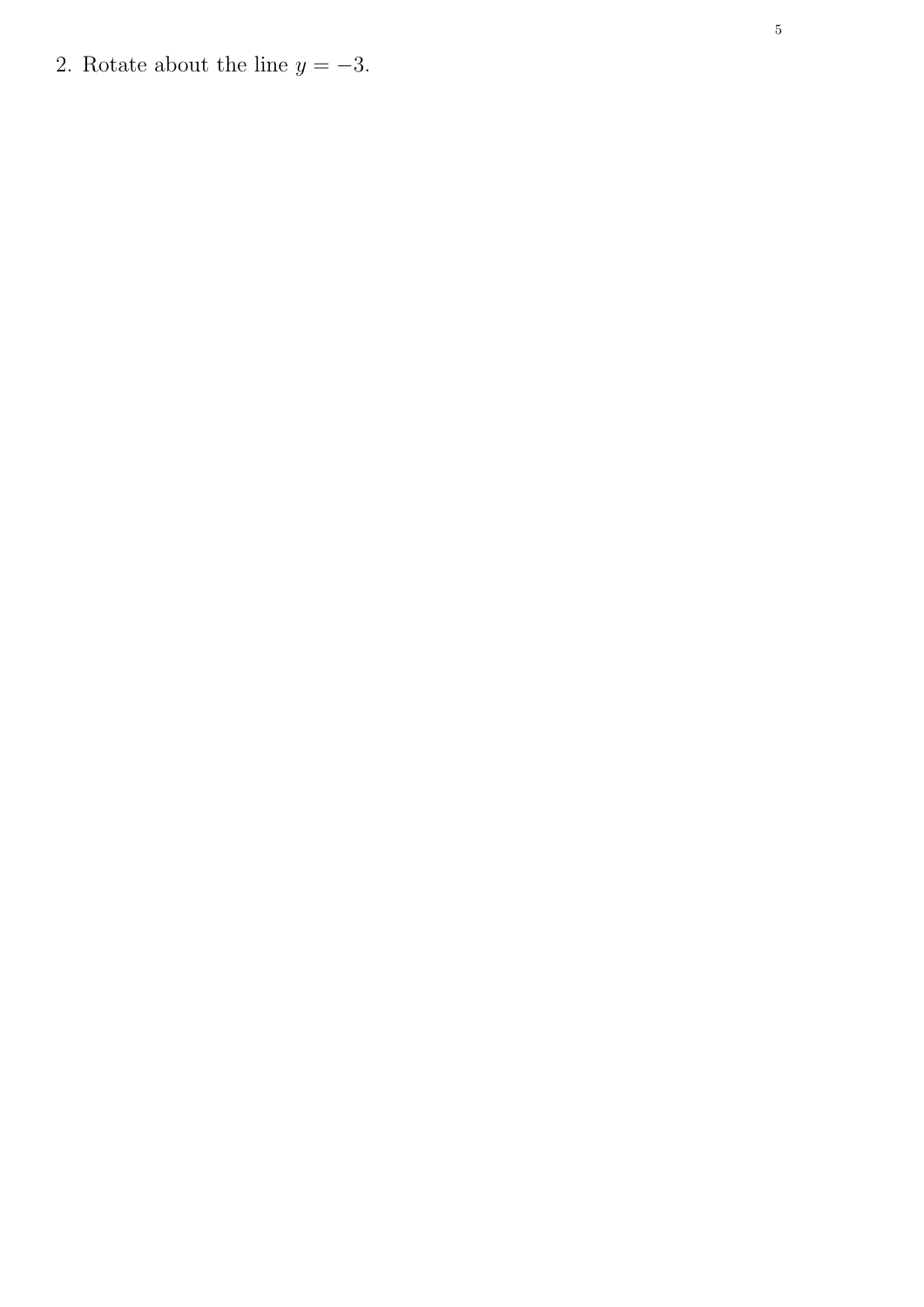3. Find the volume of the solid whose cross sections perpendicular to the x-axis are round disks with their diameter stretching from the graph of  $y =$ x-axis are round disks with their diameter stretching in<br>  $f(x) = \sqrt{x}$  to the graph of  $y = g(x) = x^2$  for  $0 \le x \le 1$ .

6